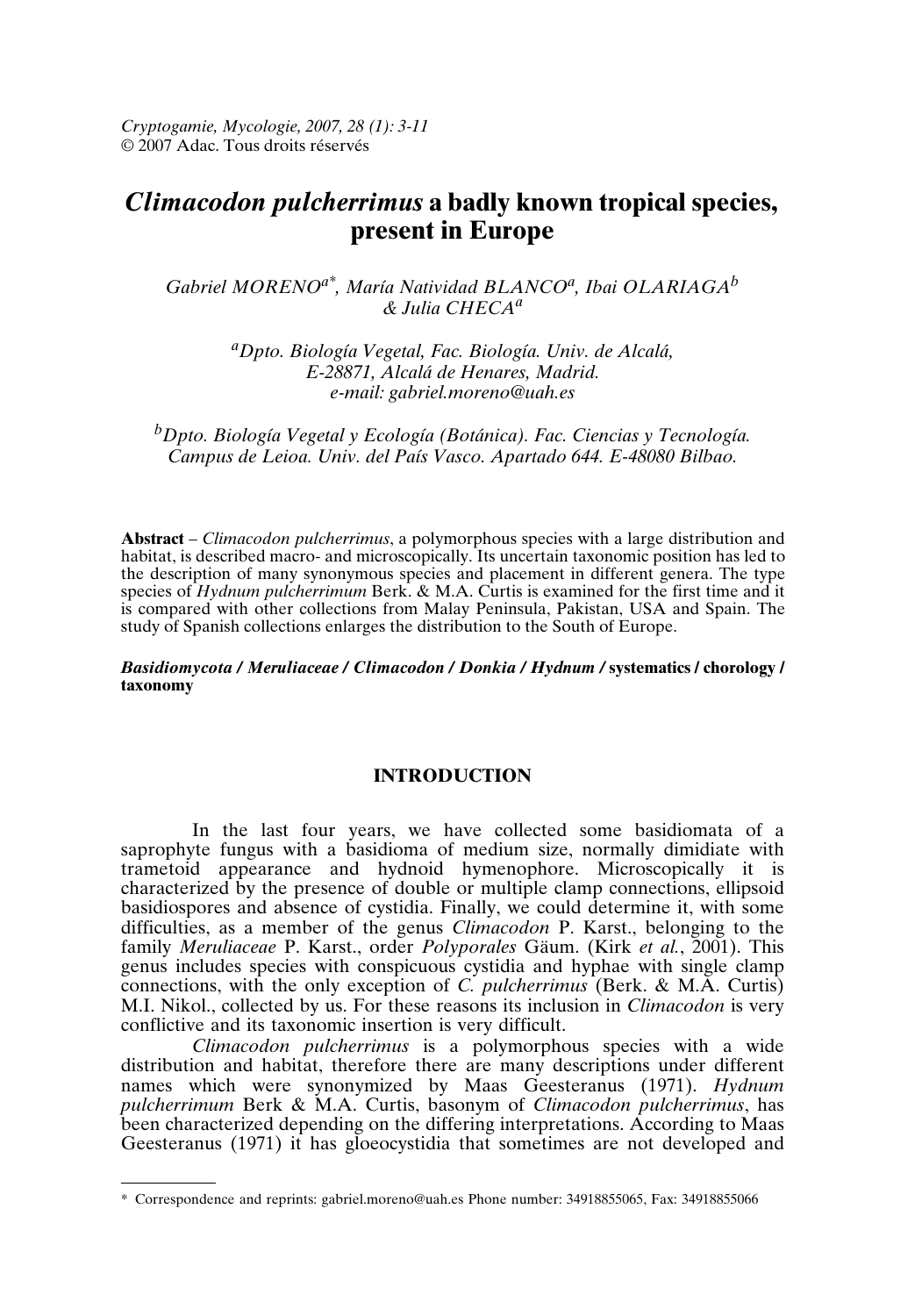double or multiple clamp connections. Pilát (1936) described it with leptocystidia without any reference to the presence of clamp connections. Recently, Gibertoni *et al.* (2004) has commented on the presence of gloeocystidia but provides no information about the characteristics of clamp connections.

On the other hand, *Hydnum pulcherrimum* has been recombined into such genera as *Steccherinum*, *Creolophus*, *Dryodon* and *Donkia*, but has not been included in *Phanerochaete*, although it shares some characters with this genus (Nakasone, 1990).

The above comments indicate the necessity to study the type material of *Hydnum pulcherrimum* deposited in the herbarium K, and not studied by Maas Geesteranus (1971), in order to clarify the taxonomic problems.

The study of Spanish collections has enlarged the distribution to the South of Europe.

## **MATERIAL AND METHODS**

The specimens examined are kept in the following herbaria: AH, ARAN-Fungi, BIO-Fungi, K, L, UPS and LLoyd Mycological collection in BPI.

The material collected was studied with a binocular microscope and after mounting in KOH 5% and ammoniacal Congo red solution. Spore measurements were made under the oil immersion objective. The micrographs have been made with a Nikon (Eclipse 80i) microscope and a digital camera Nikon (DS-5M).

The abbreviations for author citations follow Kirk & Ansell (2003).

## **TAXONOMY**

*Climacodon pulcherrimus* **(Berk. & M.A. Curtis) M.I. Nikol.**, *Flora Plantarum Cryptogamarum URSS 6*, Fungi 6 (Fungi, 2): 194 (1961) (Figs. 1-11; 16-19)

≡ *Hydnum pulcherrimum* Berk. & M.A. Curtis, *Hooker's J. Bot. Kew Gard. Misc.* 1: 235 (1849)

≡ *Steccherinum pulcherrimum* (Berk. & M.A. Curtis) Banker, *Mem. Torrey Bot. Club* 12: 129 (1906)

≡ *Creolophus pulcherrimus* (Berk. & M.A. Curtis) Banker, *Mycologia* 5(6): 294 (1913)

≡ *Dryodon pulcherrimus* (Berk. & M.A. Curtis) Pilát [as "*pulcherrimum*"], *Bull. trimest. Soc. mycol. Fr.* 49: 315 (1934)

≡ *Donkia pulcherrima* (Berk. & M.A. Curtis) Pilát, *Bull. trimest. Soc. mycol. Fr.* 52(3): 328 (1936)

*= Hydnum gilvum* Berk., *Hooker's J. Bot. Kew Gard. Misc.* 3: 168 (1851)

*= Hydnum uleanum* Henn., *Hedwigia* 36: 198 (1897)

*= Hydnum kauffmanii* Peck [as "*kauffmani*"], *Bull. Torrey bot. Club* 34: 348 (1907)

*= Hydnum australe* Lloyd, *Mycol. Writ. 5* (*Letter 69*): 11 (1919)

= *Hydnum duriusculum* Lloyd, *Mycol. Writ.* 7: 1107 (1922)

**Material studied: Spain:** Hernani, Ugaldetxo, Gipuzkoa, fallen trunk of *Quercus rubra*, 02-VII-2002, *leg*. J.M. Lekuona, ARAN-Fungi A0000412. Barrutia, Gernika, Bizkaia, fallen trunk of *Quercus robur*, 16-IX-2005, *leg*. R. Picón & I. Salcedo, BIO-Fungi 10896. Goizueta-Exkax, Navarra, woody residues of *Fagus sylvatica*, 8-VII-2000, *leg.* J.M. Lekuona,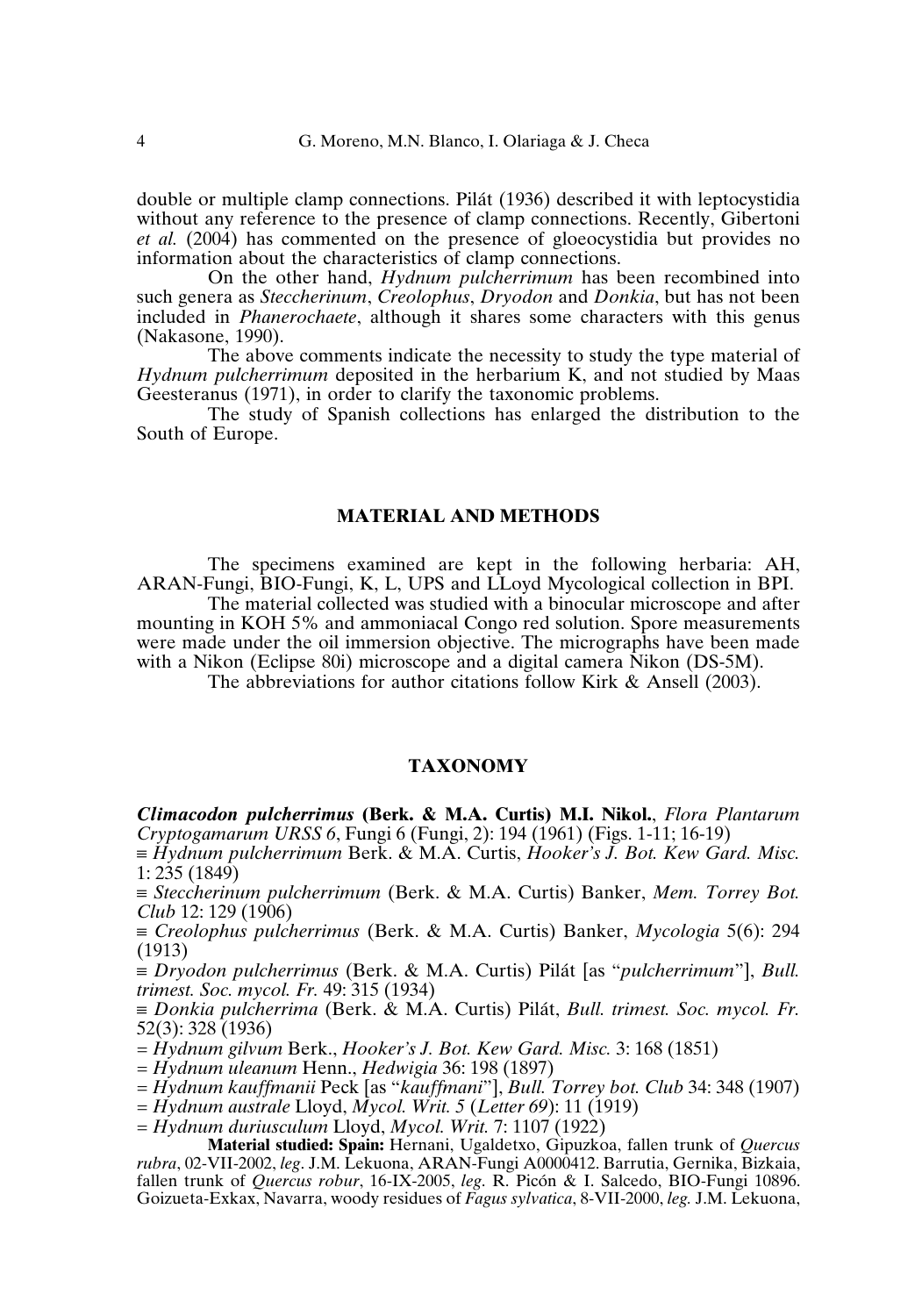

Figs. 1-11 *Climacodon pulcherrimu*s AH 31379. 1-3: Contextual hyphae. 4-5. Hyphae of the pileipellis. 6-7: Hyphae of the subhymenium. 8: Detail of the hymenium. 9-10: Basidia. 11: Spores.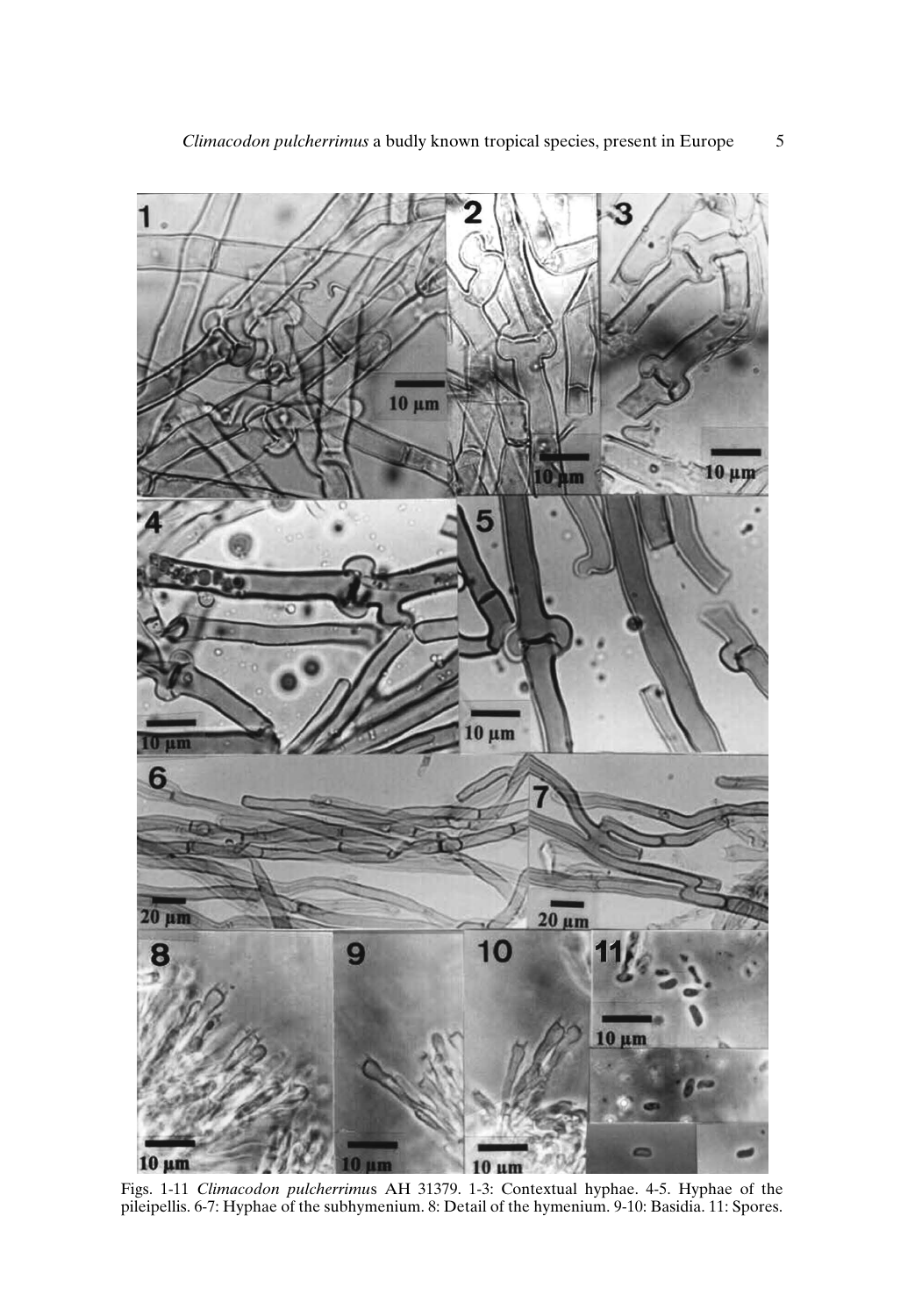ARAN-Fungi L0002309. Abaño, Arano, Navarra, dead trunk of *Quercus rubra*, 27-VI-2002, *leg*. J.M. Lekuona, ARAN-Fungi A0000403. Jimena de la Frontera, Cádiz, dead branches of *Quercus suber*, 2-XI-2003, *leg.* M. Madrid, AH 31379 duplicate in the herbarium of Ryvarden, Larsson & Bernicchia. Ronda, pinar Arroyo del Águila, National Park of Grazalema, Málaga, trunk of *Quercus ilex*, 4-XII-2003, *leg.* F. Prieto & M.A. González, AH 31738 duplo in BIO-Fungi 11031. Artikutza-Elama, Navarra, 30T WN9881, 450 m, woody residues of *Corylus avellana*, 24-VII-2004, *leg.* J.M. Lekuona, J. Huarte, P.M. Pasaban, J.L. Albisu, A. Iñiguez & I. Olariaga, ARAN-Fungi 5011101A. Jimena de la Frontera, Cádiz**,** dead branches of *Quercus suber*, 27-XI-2004, *leg.* F. Prieto & M.A. González, AH 31805. **U.S.A.**: South Carolina, Santee River, coll. H.W. Ravenel 1648 (ex herb. Berkeley), K 135348 Type *Hydnum pulcherrimum* Berk. & M.A. Curtis. Florida, Seminole lo., Altamonte springs. On decaying oak log. 25-X-1961, *leg*. Paul O. Schallot, in UPS. **Brazil**: Mamamguape Municipality, Paraíba State, Reserva Biológica Guaribas, Mata Cabeça de Boi, on dead hardwood, III-2002, *leg*. Tatiana B. Gibertoni 22 in herb. Ryvarden 17620. **Malay Peninsula**: Singapore, Botanical Gardens, in clusters of horizontal branchets, 1-IX-1913, *leg.* E.M. Burkill, Mm. Burkill's 88, 4923 Lloyd in BPI US0324672 Type *Hydnum duriusculum* Lloyd. *Idem*, Isotype L 0628153. Botanical Gardens, Straits Settlements, at base of living *Hevea brasiliensis*, 15-VI-1914, *leg.* E.M. Burkill, Mm. Burkill's 345, 4865 Lloyd in BPI US0324671. Pahang, Tembeling, 7-XI-1930, *leg.* E.J.H. Corner, Herb. Lugd. Batav. 24162 in L 0628155. *Ibidem*, 17-XI-1930, Herb. Lugd. Batav. 24184 in L 0628157. Pahang, Sungei Cheka, 12-VI-1931, *leg.* E.J.H. Corner, L 0628154; Singapore, Botanical Gardens, 16-II-1932, *leg.* E.J.H. Corner, L 0628152; Johore, Mawai, 2-IX-1934, *leg.* E.J.H. Corner, L 0628156. **Pakistan**: Swat, Sharhan, on decayed log, 24-VIII-1959, *leg.* S.Ahmad, Herb. Lugd. Batav. 14407 in L 0628151.

Basidiocarps solitary, often imbricated,  $3.5{\text -}11 \times 2{\text -}6$  cm, broadly attached to the substrate, dimidiate, semicircular, flattened, up to triangular in section, upper surface pale brownish with orange or orange-reddish tints, tomentose, azonate, margin concolorous. Hymenophore hydnoid, orange-cream to pale orange brown, sometimes with caramelized aspect in herbarium material, teeth up to  $6 \times 1$  mm, joined at the base, cylindrical to somewhat flattened, with acute ends without branches, sometimes slightly ciliate or tuberculate. Context white to brownish, soft, 2-5 mm. Smell scarcely notable. Flavour to fungi hardly relevant.

Hyphal system monomitic; contextual hyphae hyaline, thin to thick walled, 4-6-(-8) µm, septate, occasionally branched, afibulate or with 1-2(-5) clamps in each septum. Hyphae of the pileipellis 7-9 µm diameter, double walled, hyaline, sometimes with oily content, septate, afibulate or with 1-2-3-4 (-5) clamps in each septum. Hyphae of the trama of the teeth 3-4 µm diameter, parallel, septate, hyaline, sometimes with abundant oil drops, without or with very scanty clamps. Hyphae of the subhymenium 2.5-3 µm, with prismatic texture, without clamps. Basidia (15-)20-  $30 \times 4-4.5$  µm, subclavate to cylindrical, hyaline, thin walled, tetrasporic, without clamps at the base. Cystidia lacking, with some hyphal ends with obtuse apex, projecting from the hymenium which are visible with stereoscopic microscopy, giving a velutinous appearance. Basidiospores  $4-5(-6) \times 1.5-2(-2.8)$  µm, ellipsoid to allantoid, hyaline, smooth, thin walled, non-amyloid, non-dextrinoid. Oil drops are very common inthe hymenophore, mainly inthe trama.

### **STUDY OF THE TYPE MATERIAL**

The type material of *Hydnum pulcherrimum* Berk. & M.A. Curtis is conserved inside of a brown envelope, that is kept in a brownish pack labelled as K(M) 135348 (Fig. 12-13). This material consists of remains of a basidioma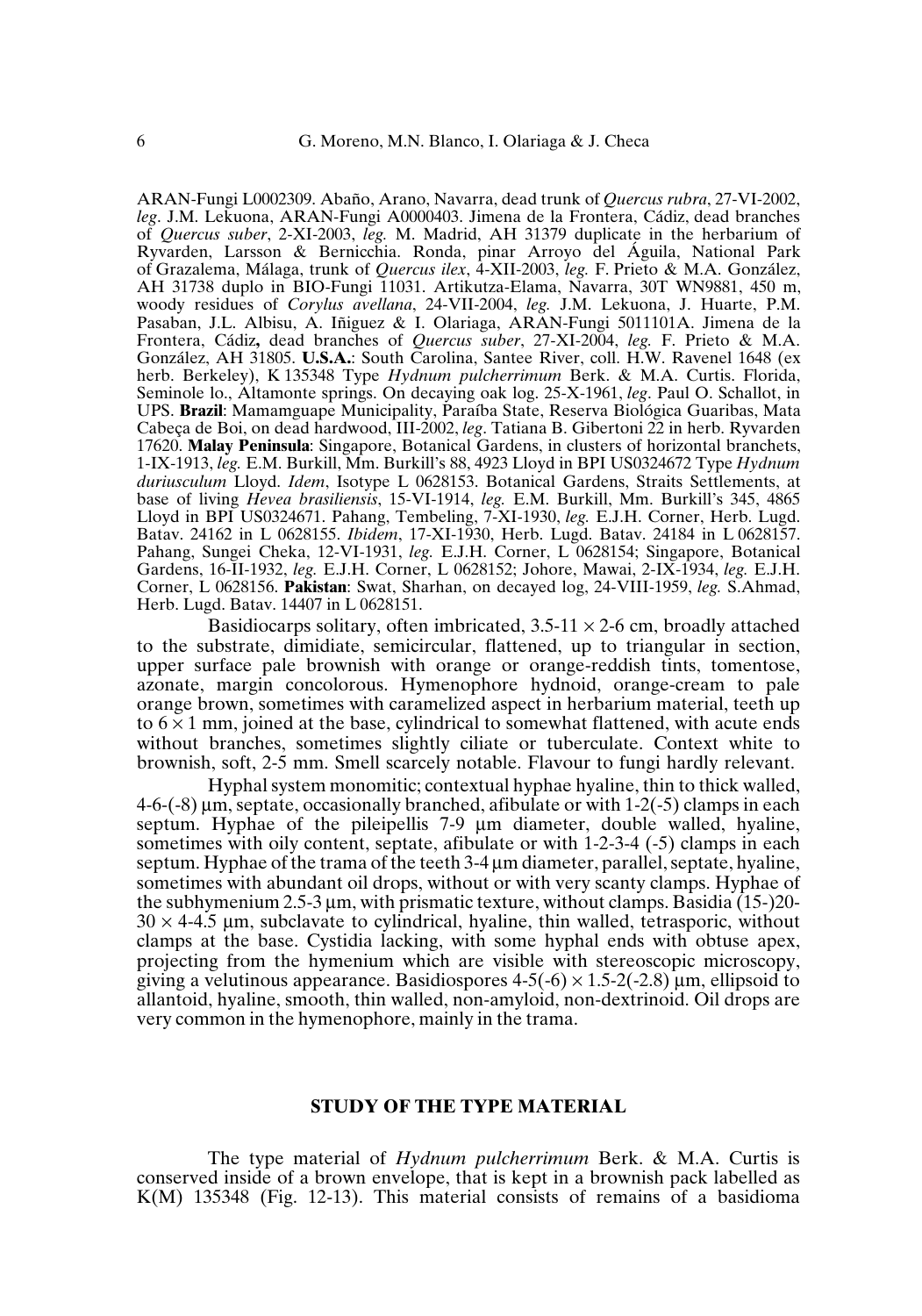

Figs. 12-17 *Hydnum pulcherrimum* Type. 12. Label of the herbarium K. 13. Detail of writing. 14. Basidioma. 15. Detail of the trama and the hydnoid hymenophore. 16-17. Multiclamped hyphae of the pileipellis.

fragmented in three portions (Fig. 14). The smallest portion is affixed to a pasteboard and it is possible to observe the hydnoid hymenophore in it (Fig. 15). The second portion is crushed, of approx.  $2.5 \times 1.5$  cm and the largest is approx.  $5 \times 3$  cm and is also crushed.

**Description**. – Basidioma strawy cream coloured, fibrous; hymenophore hydnoid, teeth orangish brown, approx. 2 mm long. Hyphal system monomitic. Hyphae of the pileipellis hyaline, septate, double walled, 7-10 µm diam., 1-2-3-4 clamp connections in each septum or rarely afibulate (Figs. 16-17). Hymenophore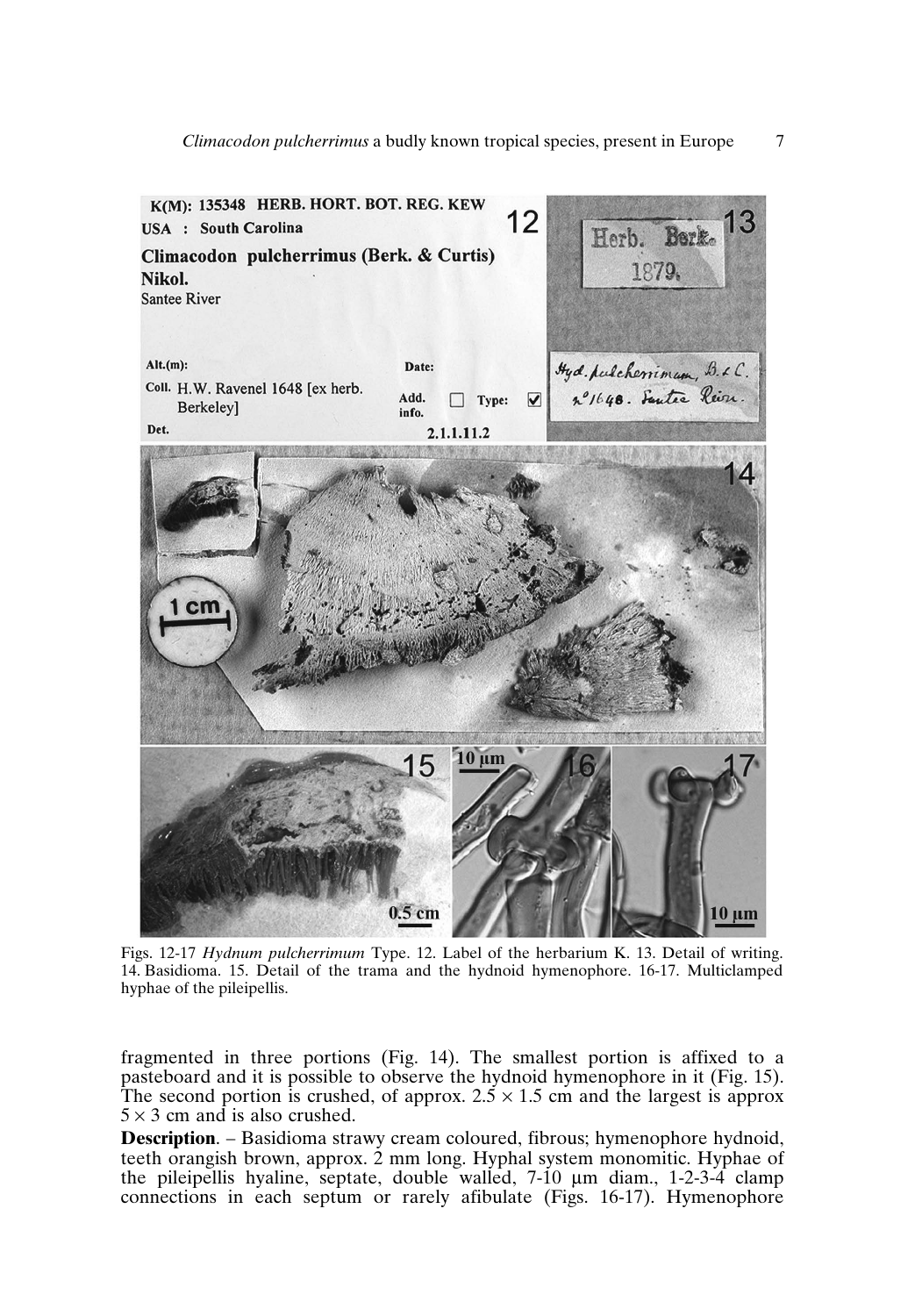

Figs. 18-21 *Climacodon pulcherrimu*s. 18-19 Detail of basidioma from Andalusia (Spain), AH 31739. 20. Detail contexto, trama and hidnoid hymenophore, AH 31805. 21. Detail acute ends, AH 31805.

composed by very collapsed hyphae, difficult to see in ammoniac Congo red solution and KOH 5%. Hyphae of the trama of the teeth cylindrical and narrow, 2.5-4 µm diam. Spores hyaline, small and very collapsed, making it difficult to observe their morphology and size.

The type material of *Hydnum duriusculum* from Singapore is conserved in BPI US0324672 (type), in the same packet there is another collection with number BPI US0324671. Both collections are in a bad condition, due to the treatment with mercury chloride and it has been impossible to do the macro and microscopic study. This problem has already been indicated by Maas Geesteranus in a revision label dated to 1969. Only in BPI US0324672, labelled as type, we have been able to see the hydnoid aspect of the hymenophore.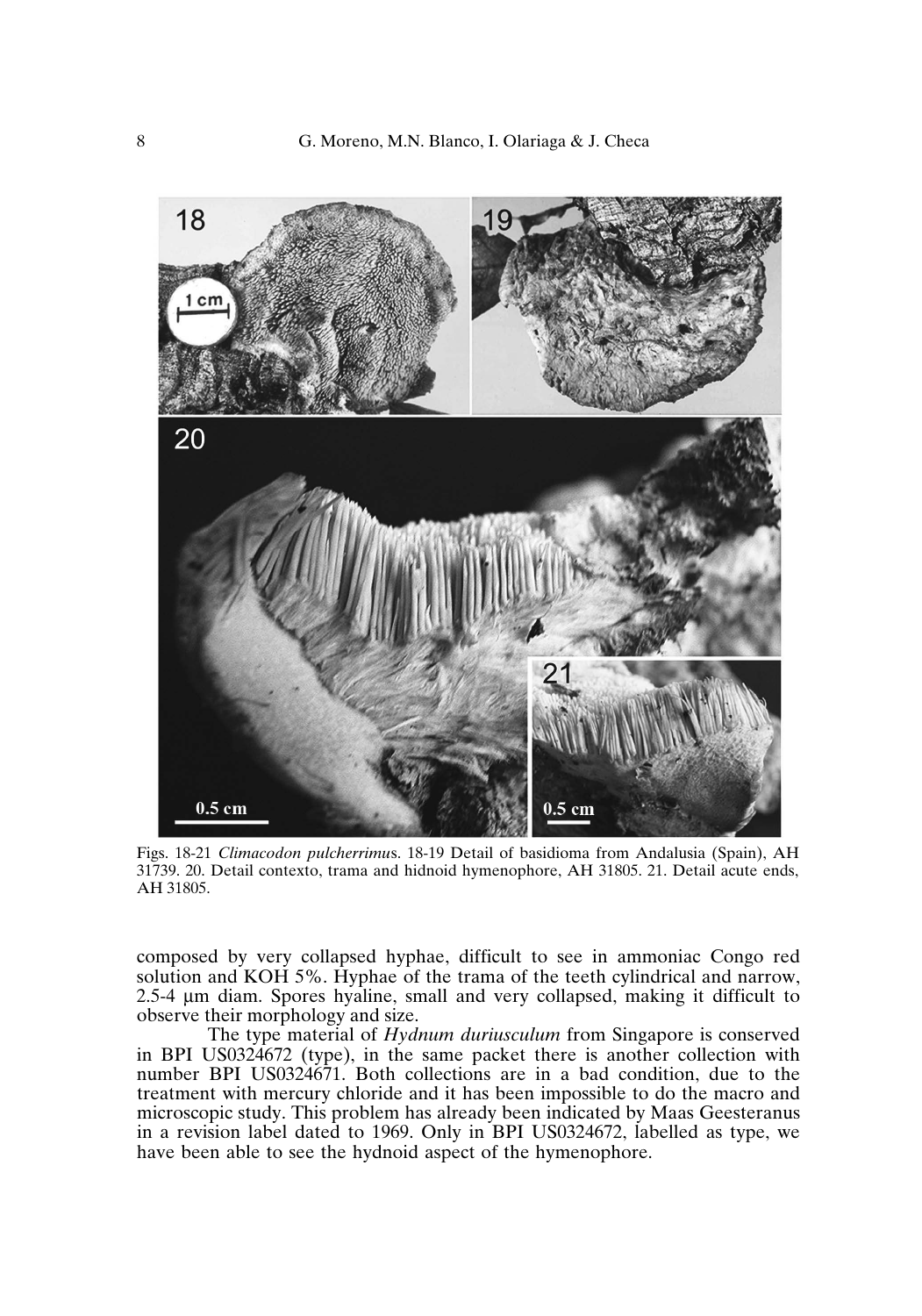## **DISCUSSION**

This species is characterized by the dimidiate basidiocarp, irpicoid, with orange tint, hyphae of the pileipelllis and the trama with 2-3-4 clamps, many oil drops in the trama of the hymenophore, lacking cystidia, although sometimes it is possible to observe some hyphal ends in the hymenium and small and hyaline spores  $(4-5 \times 1.5-2 \mu m)$ , ellipsoid to allantoid.

In the point 9 of the key of the monograph of Maas Geesteranus (1971) on the hydnaceous fungi, the presence of cystidia points to *Climacodon*, but in the description of *Climacodon pulcherrimum* (p. 140) the following description is given: "Gloeocystidia  $2.7-4.5$  µm wide, projecting but little beyond the basidia, thin-walled to thick-walled, not encrusted, sometimes not developed". In our observations, we have seen no cystidia, neither in type material of *Hydnum pulcherrimum* and due to this fact, it is very difficult to determine *Climacodon pulcherrimum* using this paper.

The genus *Climacodon* was created by Karsten (1881) based in the type species *Hydnum septentrionale* Fr., which has thick-walled cystidia, often with encrusted tips and hyphae, never with more than one clamp connections per septum (Maas Geesteranus, 1971).

Pilát (1933) recombined *Hydnum pulcherrimum* to *Dryodon pulcherrimum* and described the material collected from Siberia on *Fagus sylvatica*, *Betula verrucosa*, *Abies sibirica* and *Populus tremula*, with thin-walled and cylindrical cystidia (38-35  $\times$  3-3.5 µm) projecting 15 µm above the hymenium. We have not observed these cystidia in the Iberian material and nothing in the type of *Hydnum pulcherrimum*. This author does not comment on the presence or absence of clamp connections.

Later Pilát (1936) created the genus *Donkia* for this species with the following latin diagnosis "*Genus ex affinitate generis Dryodon a quo deficientia gloeocystidarum in hymenio membranaque sporarum haud amyloidea discrepat. Inter genera Mycoleptodon et Dryodon genus intermedium. Carposomata effusoreflexa vel laterilater adnata, lignicola, in latere inferiori aculeos ferentia. Hymenium solum e basidiis compositum vel solum cystidiola basidiformia, plus minus vacua adsunt. Sporae hyalinae, ovatae vel ellipsoideae, membrana laevi vi solutionis jodi haud coerulescenti instructae*". As it is possible to see, Pilát described the presence of cystidia basidiformia, absence of gloeocystidia and he did not indicate the presence of clamp connections. We agree with Pilát in the absence of gloeocystidia in the material revised by us, however we have not observed cystidia basidiformia drawn and described by him.

Nakasone (1990) treats this species as *Donkia pulcherrima* and has made cultures with material collected on diverse species of *Quercus* (*Q. virginiana*, *Q. nigra*, *Q. phellos*, *Q. sp.*) and *Abies* sp. from different states of U.S.A. In this paper, the morphological characters are described and he stressed the white rot character, as previously commented by Gilbertson *et al.* (1975). Nakasone indicates that culturally *D. pulcherrima* resembles some *Phanerochaete* P. Karst. species and he mentions the presence of double or multiple clamp connections in the mycelia of the cultures, as also occurs in *P. burtii* (Romell ex Burt) Parmasto, *P. crassa* (Lév.) Burds.*, P. ericina* (Bourdot) J. Erikss. & Ryvarden (now *Peniophora ericina*)*, P. exilis* (Burt) Burds.*, P. flavidoalba* (Cooke) S.S. Rattan*, P. gigantea* (Fr.) S.S. Rattan (now *Phlebiopsis gigantea*)*, P. laevis* (Fr.) J. Erikss. & Ryvarden*, P. rimosa* (Cooke) Burds. (now *Scopuloides rimosa*). Burdsall (1985)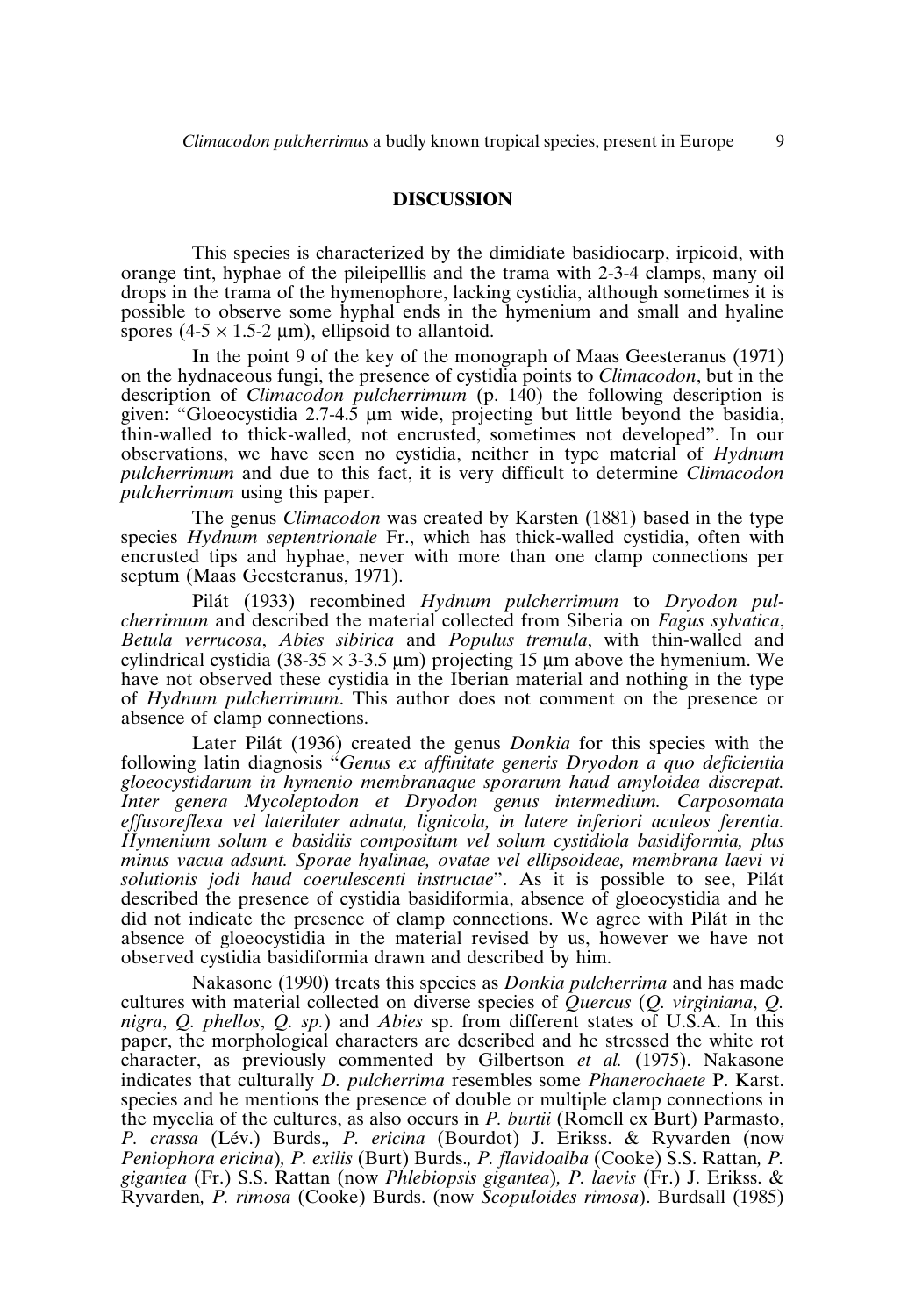cites 13 species of *Phanerochaete* whose subicular hyphae have double or multiple clamp connections.

We sent a portion of the Iberian material before placing it in *Climacodon pulcherrimus*, to Dr. Larsson to do molecular biology studies. He answered us (com. pers.): "the most similar sequences from our dataset represent monomitic, non-clamped species like *Phanerochaete* spp. and *Phlebia deflectens*. It points in a certain direction but does not give enough guidance for a decision about generic placement".

We conclude that the insertion of *Climacodon pulcherrimus* in this genus is inappropriate, due to the presence (only in this species of *Climacodon*) of hyphae with double or multiple clamp connections and the absence of cystidia in the studied material. Also, this species share cultural and molecular characteristics with the genus *Phanerochaete*, so perhaps it must be placed again in the genus *Donkia* or included in the genus *Phanerochaete.*

Other closely related genera are *Odonticium* and *Spongipellis*.

*Odonticium* differs because of its resupinate basidiocarps and the total absence of fibulae, but shares the type of hymenophore with teeth that are fused at the base, absence of cystidia and basidiospores of small dimensions.

*Spongipellis* has dimidiate fructifications with pores. An exception is *S. pachyodon* (Pers.) Kotl. & Pouz., that has a hydnoid hymenophore. However, it differs because one of the characters of the genus is the presence of fibulae in all the septae.

*Climacodon pulcherrimus* has a tropical distribution, it is known from Asia: Japan, Java, Pakistan, Peninsula Malaysia, Philippines, Sikkim and Thailand (Pilát, 1936; Maas Geesteranus, 1971). In Europe it is known only from France (Candousseau, 1981) and Russia (Pilát, 1933, 1936) and recently from Nothern Spain (Salcedo *et al.*, 2006). In America it has been cited by Bononi (1979) and Gibertoni *et al.* (2004) from Brazil, but they indicate the presence of gloeocystidia, dimitic hyphal structure and mention nothing about hyphae having multiple clamp connections in the pileipellis. We have revised this material and find it to be monomitic, and find that it has fibulae only in the generative hyphae with 2-3-4 clamps in the context.

Nakasone (1990) and Gilbertson *et al.* (1975) cited this species from U.S.A.

**Acknowledgements.** This investigation has been partly financed by the Research Project of the "Ministerio de Ciencia y Tecnología, Plan Nacional de Investigación Científica, Desarrollo e Innovación Tecnológica REN2002-01965". We express our gratitude to Dr. L. Ryvarden, Dr. K.H. Larssen y A. Bernicchia, for their suggestions and revision of the paper.

We express our gratitude to D. W. Mitchell and H. Singer for the revision of the manuscript. We want to thank F. Prieto, M.A. González, J.M. Lekuona, R. Picón, I. Salcedo and P.M. Pasabán for the collection of part of the studied material. We are especially grateful to the curators of the herbarium AH, BPI, K, L, for her collaboration and the shipment of specimens.

#### **REFERENCES**

BONONI V.I.R., 1979 — Basidiomicetos do Parque Estadual da Ilha do Cardoso: III Espécies hidnóides. *Rickia* 8: 63-74.

CANDOUSSAU F., 1981 — Récolte de *Climacodon pulcherrimus* (Berk. & Curt.) Nikol. dans la forêt de Bugangue (64 OLORON). *Bulletin de la Société Mycologique du Béarn* 73: 3-5.